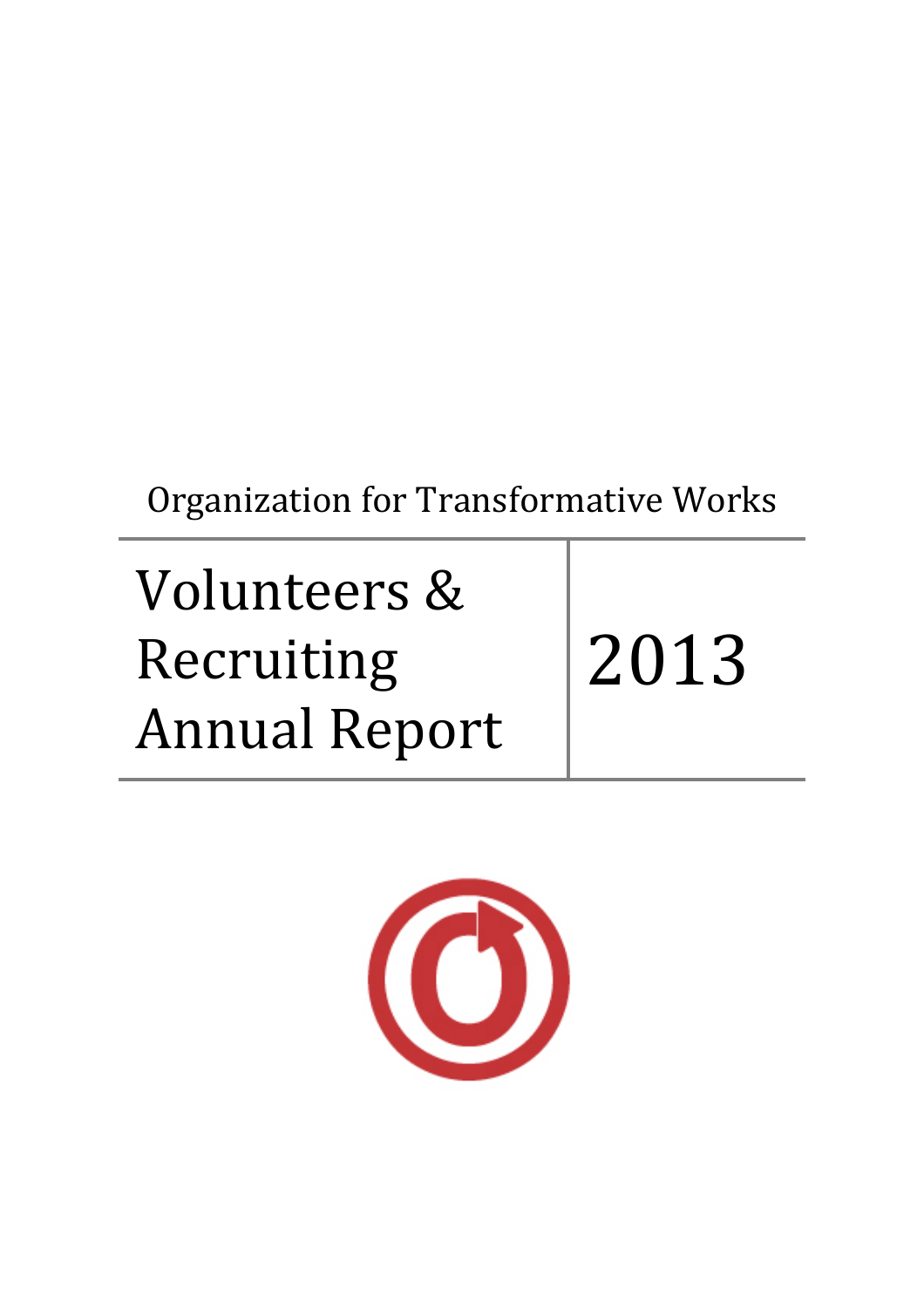# TABLE OF CONTENTS

| 2012 Volunteers & Recruiting Project: Revision and Documentation of Staff &       |
|-----------------------------------------------------------------------------------|
|                                                                                   |
| 2012 Volunteers & Recruiting Project: Create Training Manuals for OTW Tools  11   |
|                                                                                   |
| 2012 Volunteers & Recruiting Project: 2012 Still Willing To Serve  12             |
| 2013 Volunteers & Recruiting Project: 2012 Year End Feedback Analysis12           |
| 2013 Volunteers & Recruiting Project: Develop 'How to Request' Page 13            |
| 2013 Volunteers & Recruiting Proposal: Privacy & Basecamp People Project13        |
|                                                                                   |
| 2013 Volunteers & Recruiting Project: Personnel Confidentiality Guidelines 14     |
|                                                                                   |
| 2013 Volunteers & Recruiting Project: Volunteers & Recruiting Staff Training Plan |
| 2013 Volunteers & Recruiting Project: 2013 Still Willing To Serve  15             |
|                                                                                   |
|                                                                                   |
|                                                                                   |
|                                                                                   |
|                                                                                   |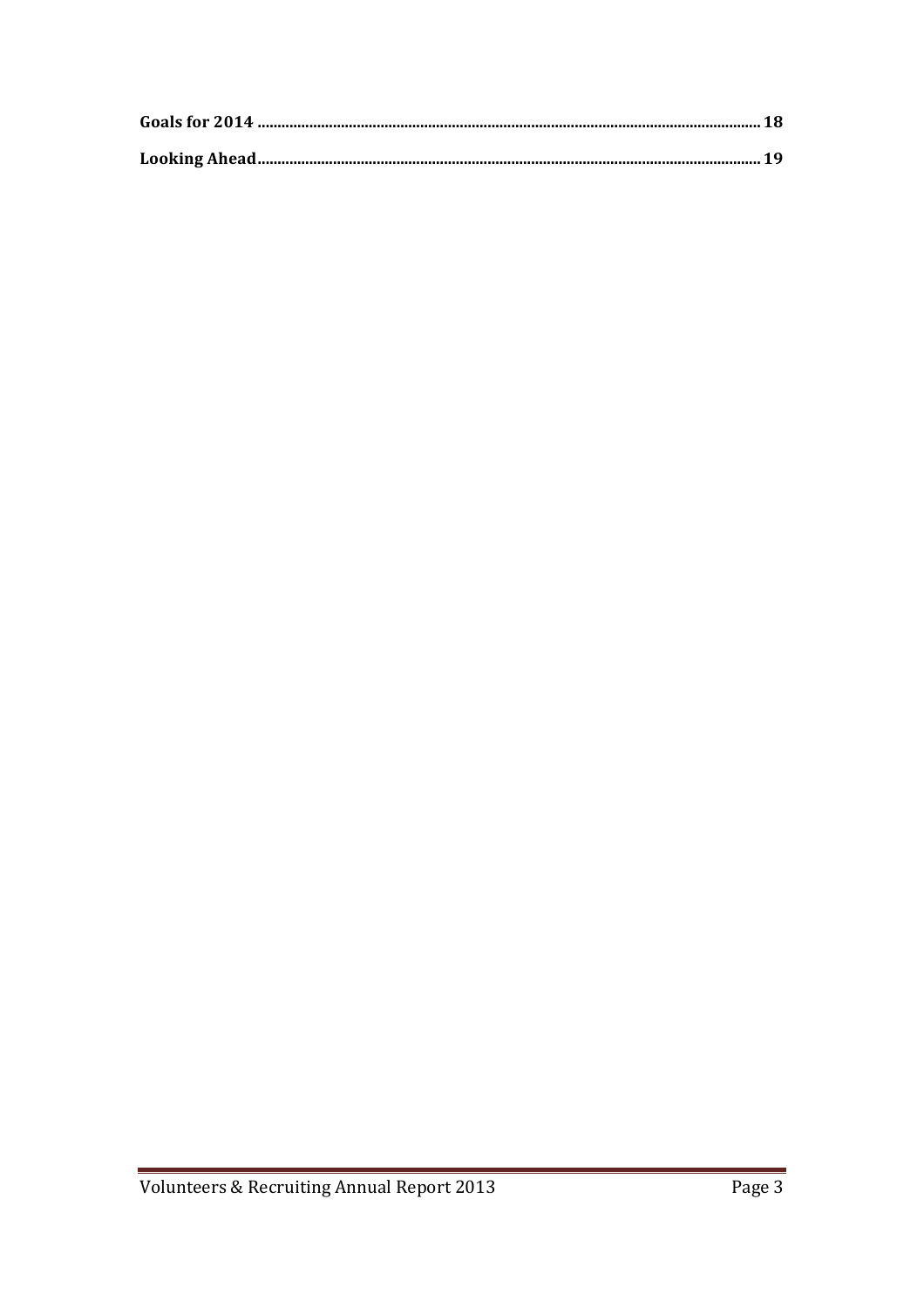Volunteers & Recruiting began the 2013 term finalizing our Still Willing To Serve (SWTS) project from 2013 as well as continuing work on Revision and Documentation of Staff & Volunteer Induction/Removal/Changes Processes and Recruiting Revision projects. 2013 saw us produce our first quarterly reports, for use in tracking our work and helping with the 2014 Annual Report.

In April 2013, we debuted our new, targeted recruiting system. Through the course of the term we brought in 78 new staff and 236 new volunteers in roles using this system and continued to revise and clarify our procedures and documentation for chairs and our committee. We also continued to handle role changes for many existing personnel.

We finalized work on tutorials for organization tools, established a set of guidelines for making requests of the committee for other personnel, launched several projects to continue strengthening support for organization leadership, and carried several projects and new project ideas into the 2014 term.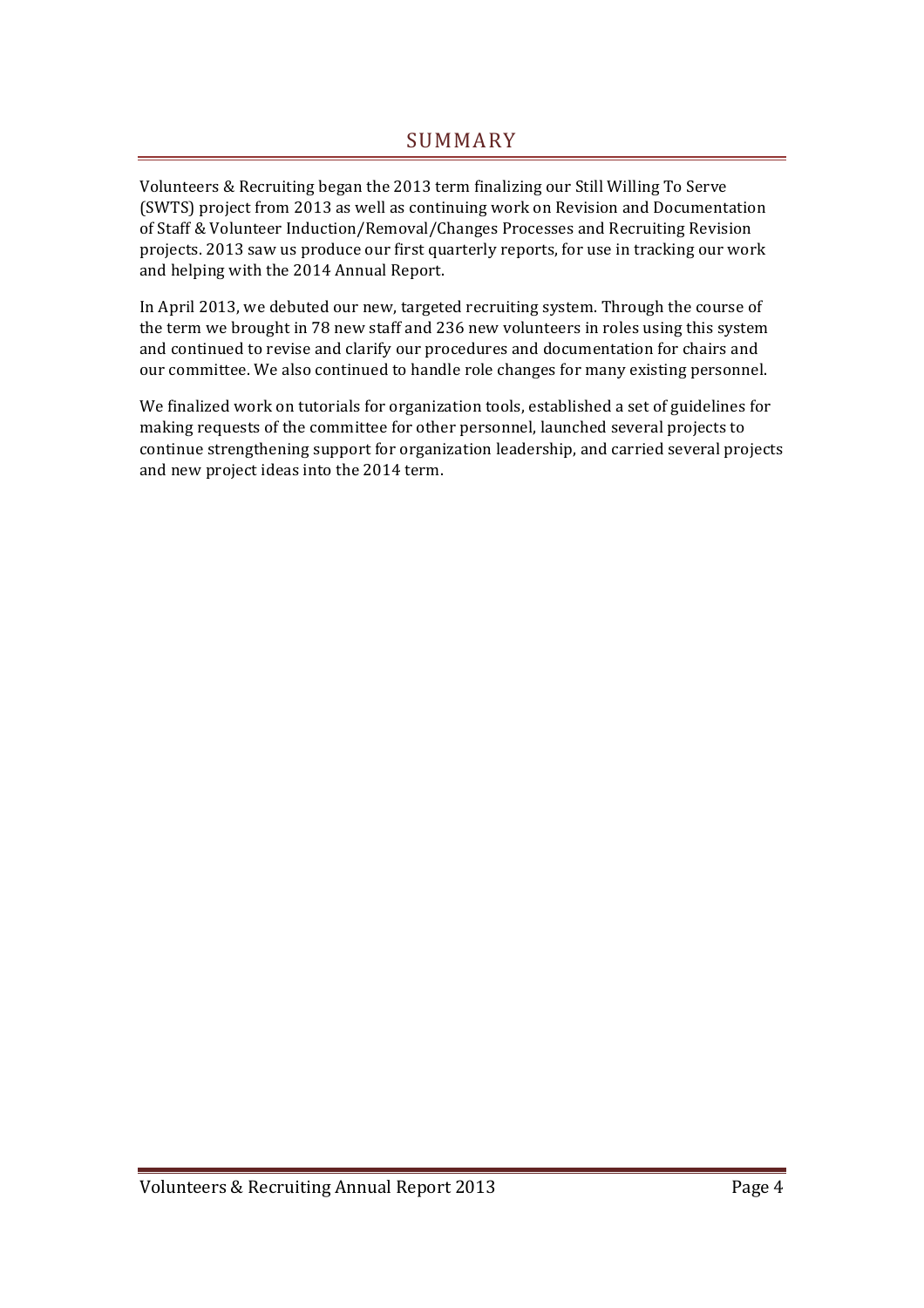In 2013, we had 4 continuing staff from 2012 on the roster for the full term, added 3 new staff and removed 2 staff and 1 chair throughout the term.

In March 2013, Curtis Jefferson was approved by the Board of Directors to co-chair the committee with the goal of creating a rotating co-chair structure.

At the term's end, continuing staff were Renay (chair), Alison Watson, FishieMishie, tekla, Erin C., Cece, and bookgazing.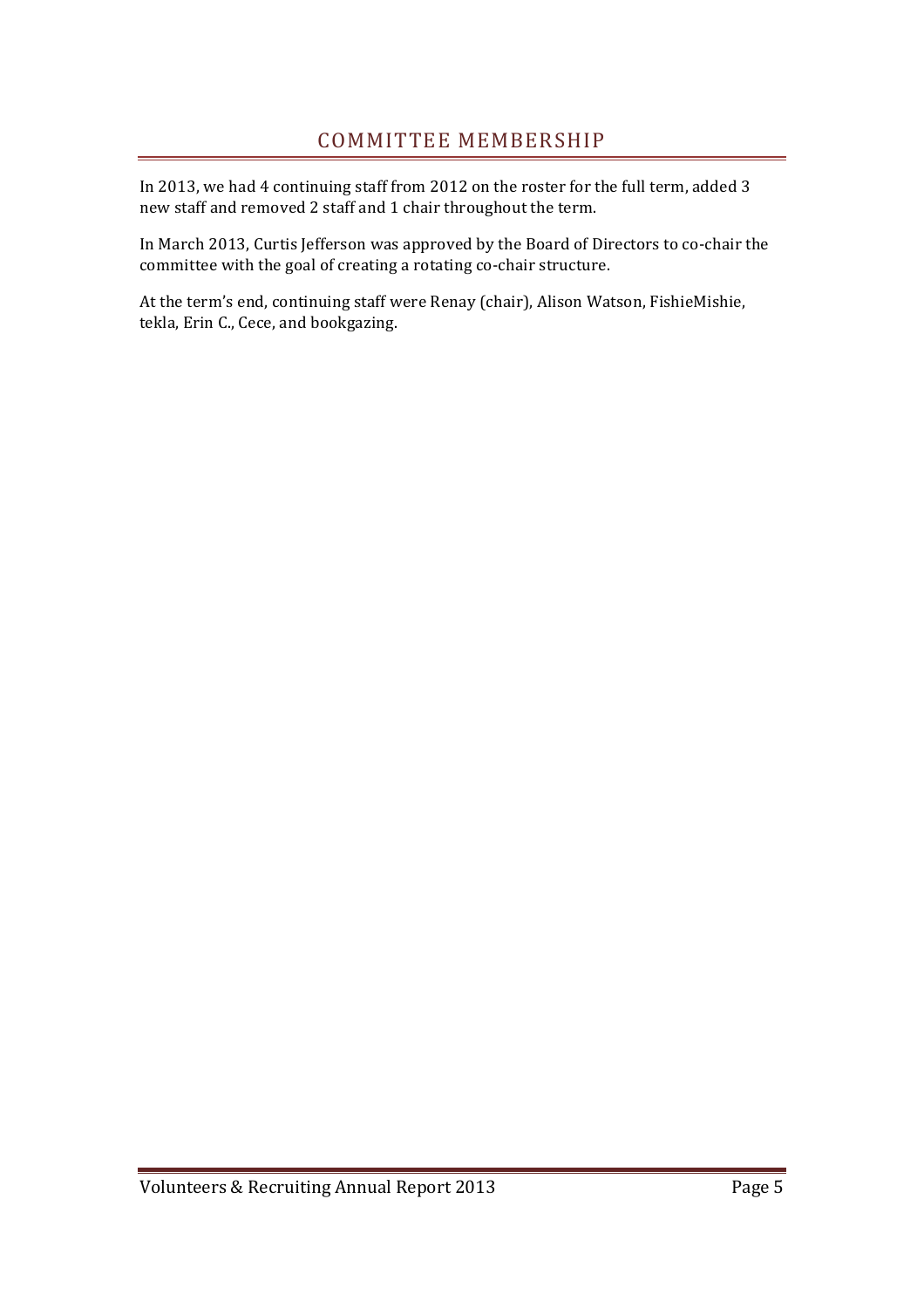## COMMITTEE OPERATIONS

#### REQUESTED TASKS

Throughout 2013, we recorded tasks requested of us by the rest of the organization to help track our work, complete tasks quickly, and to see where our staff hours were being used. This system, documented on the Internal Wiki, requires staff members to add tasks (generally received via email) to our task list on Basecamp, and assign themselves to the item if they are planning to complete it. This allows a committee-wide view on who is in charge of each task.

The following graph illustrates the requested tasks from January 2013 to December 2013.

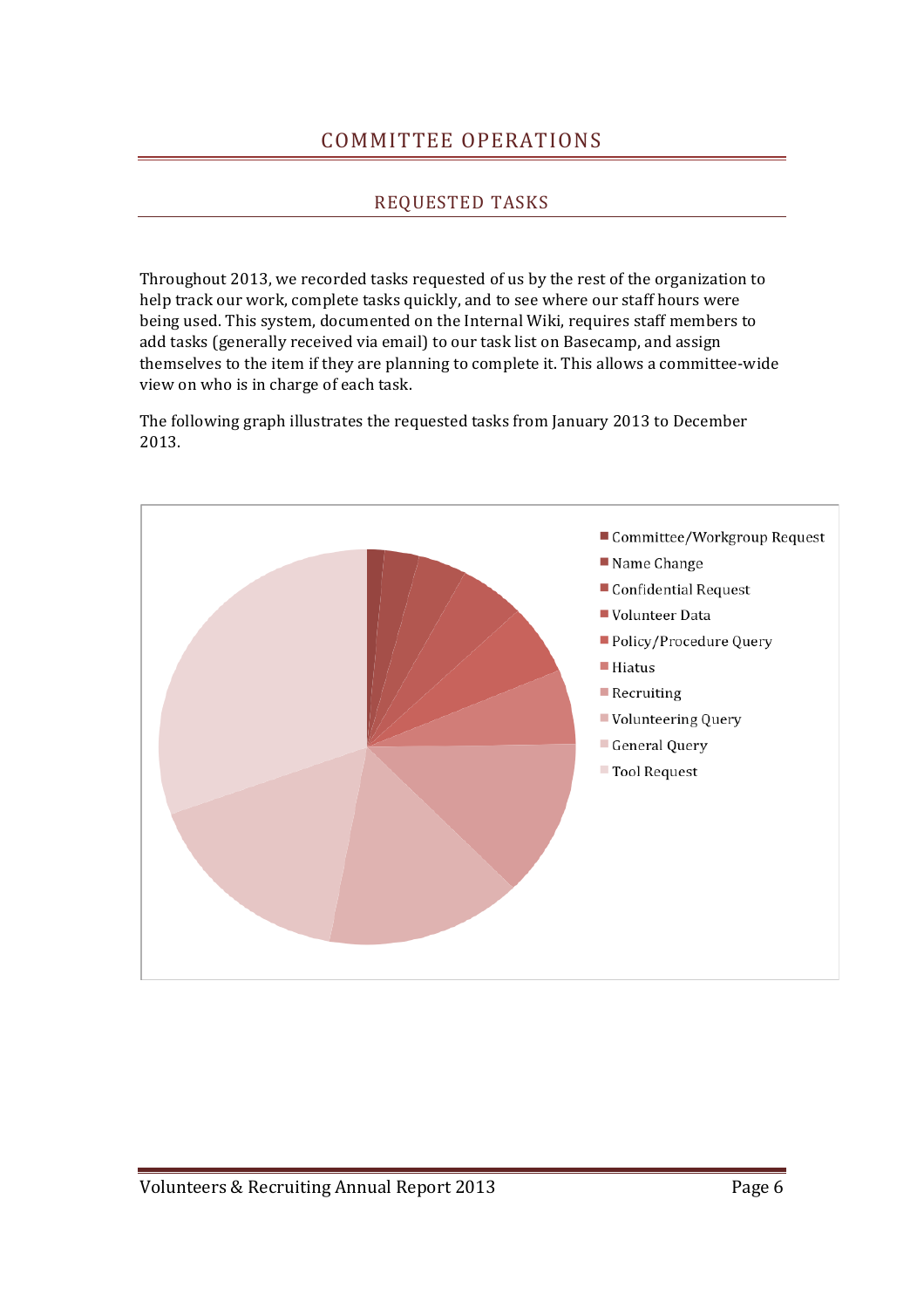| Committee/Workgroup Request | $\overline{4}$ |
|-----------------------------|----------------|
| Name Change                 | 8              |
| <b>Confidential Request</b> | 11             |
| Volunteer Data              | 15             |
| Policy/Procedure Query      | 17             |
| Hiatus                      | 18             |
| Recruiting                  | 38             |
| Volunteering Query          | 45             |
| General Query               | 49             |
| <b>Tool Request</b>         | 90             |
| <b>Total Requests</b>       | 295            |

Tracking all requests made for a entire term enabled us to handle our workload in a much more efficient way, including assigning and reassigning a task, consulting with other committee members about the work on a task, and passing on information in traceable ways. It also helped us see where our documentation needed updating or revising, or gave us a chance to note where we lacked a full policy or procedure. With an average of 5.67 tasks to complete each week (many of which involve multiple steps, some of them cross-committee, and which generate a lot of email), tracking our tasks throughout a full term became integral to our ability to move tasks forward month to month without losing each task item, so we could continue following up as needed. It also gave us the data needed to support a proposal for an additional ticketing system.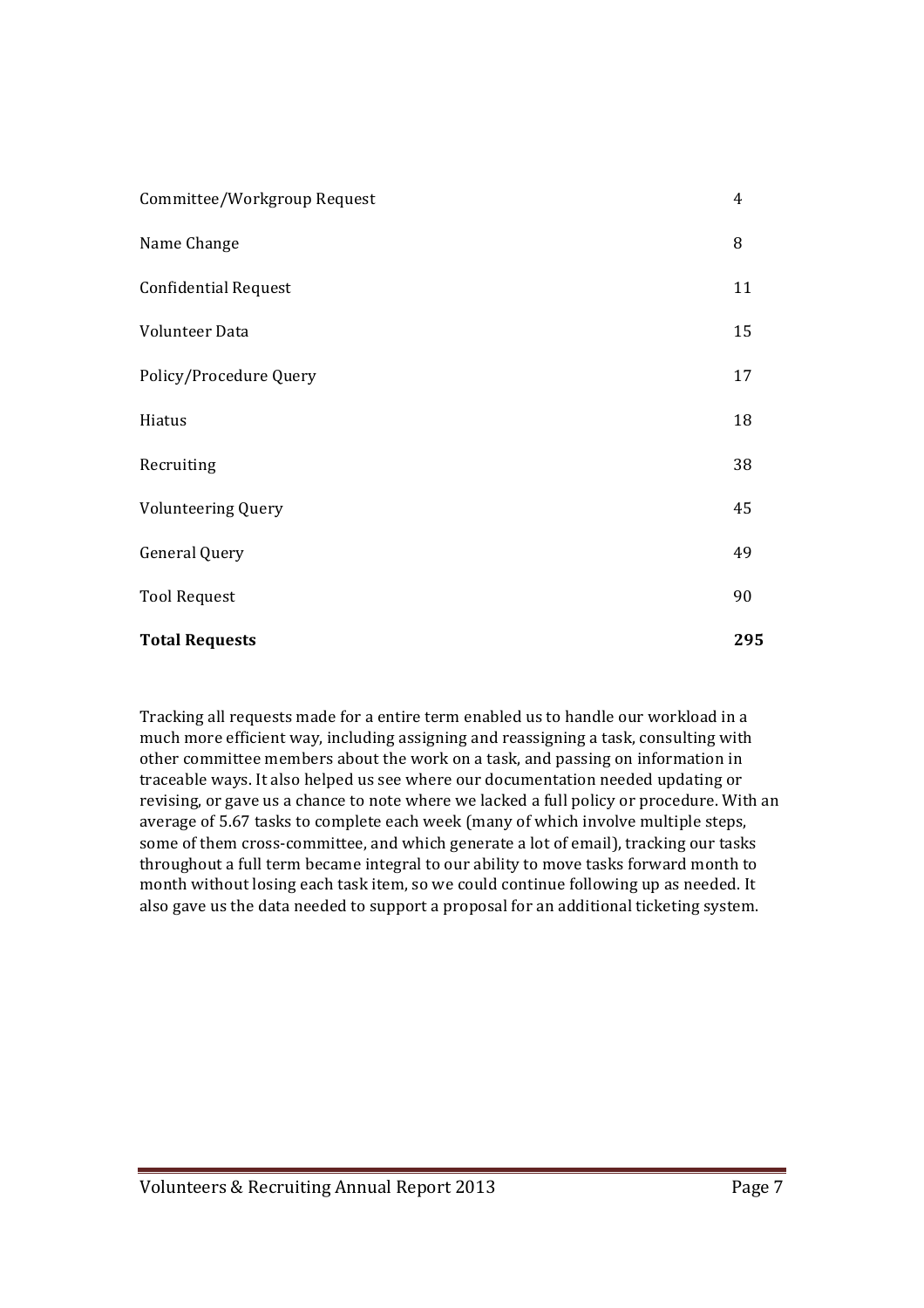With the completion of our Recruitment Revision project (discussed later in this report), we were pleased to be able to reopen our new public recruitment system in April. Under this system, chairs reserved recruitment slots for the particular roles they wished to fill. We then added the relevant recruitment forms to the website and Communications advertised them on OTW news outlets.

Over the course of the term we opened 22 roles on 13 dates.  $17$  unique positions were advertised from 13 committees, with a total of 467 applicants received.



Public recruitment was available to chairs on 18 dates between April and August. We limited opening slots to a further 6 dates between August and October due to our increasing workload, and having tracked that only 7 recruitment dates had been reserved by the end of July.

Our preference was to have 2-3 roles open in each slot, to reduce the likelihood of prospective volunteers applying for a role because it was the only one available.

Most roles were open for a week for applicants, however Tag Wrangling twice closed recruitment within a few days, due to a large number of responses. In their later recruitment slots, they moved to target recruitment to their specific fandom needs.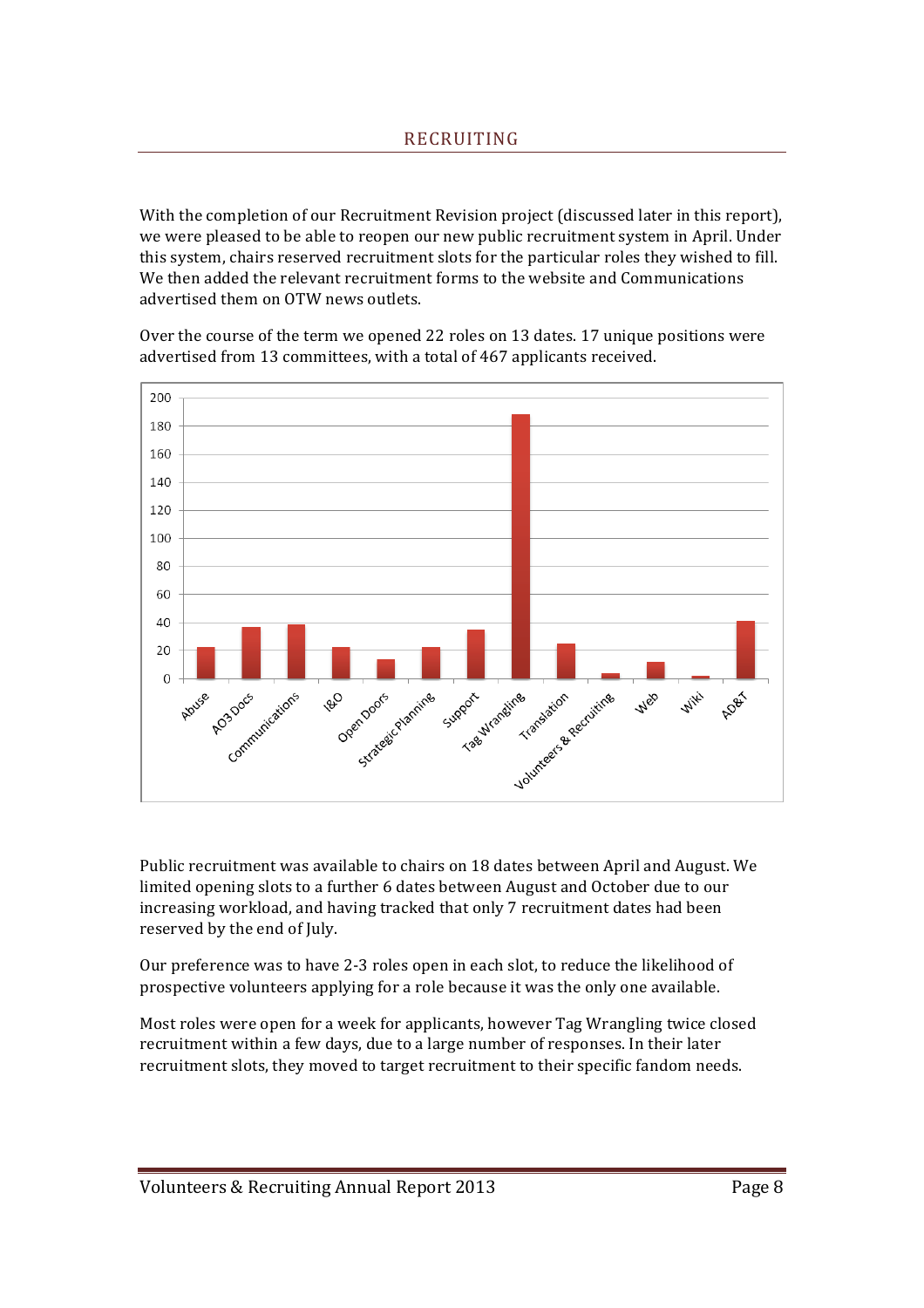Throughout the course of the year, especially after the relaunch of our targeted recruiting system in April 2013, much of Volunteers & Recruiting work was on one of our core tasks, induction of staff and volunteers into roles, and the removal of staff and volunteers from those roles. This section of the report provides a summary of the entire year's inductions and removals. "Leaders" in this chart refer to Board directors, committee chairs, or workgroup/subcommittee leads.

| <b>Leader Inductions</b>    | 10                                                                 |
|-----------------------------|--------------------------------------------------------------------|
| Leader Removals             | 15                                                                 |
| Liaison Inductions          | 34                                                                 |
| <b>Liaison Removals</b>     | 32                                                                 |
| <b>Staff Inductions</b>     | 78<br>78 unique persons.<br>61 new staff approved to serve in 2013 |
| <b>Staff Removals</b>       | 74                                                                 |
| <b>Volunteer Inductions</b> | 236<br>228 unique persons<br>216 volunteers new to the OTW in 2013 |
| <b>Volunteer Removals</b>   | 240                                                                |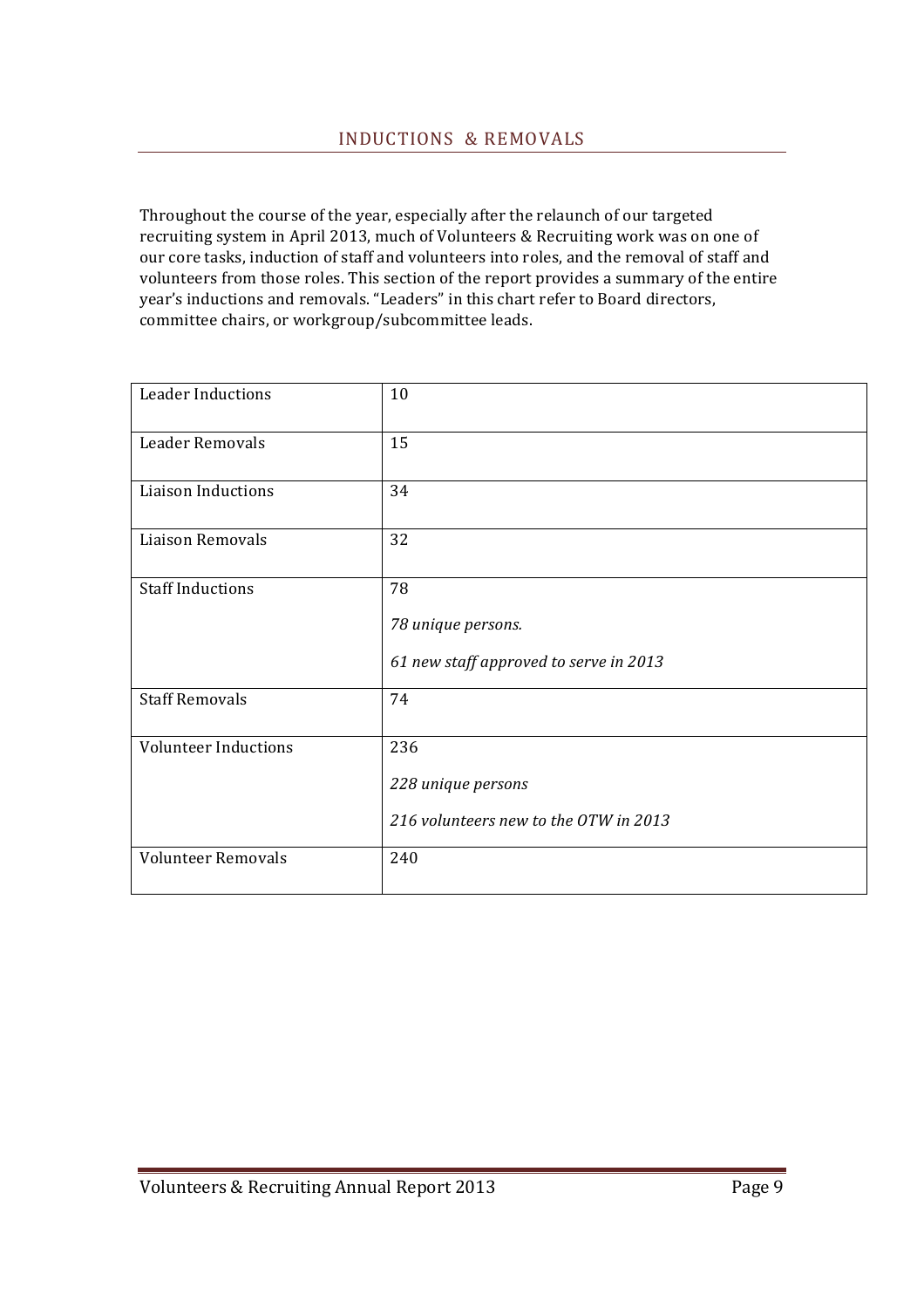During 2013 we took part in 14 projects, completed 8, set 5 to be continued into 2014, and set 1 aside to be reassessed at a later time. These projects and proposals ranged from recruitment revision, building tutorials, creating request guidelines, strengthening confidentiality and integrity of information handling, examining internal processes as well as working to create more transparency for both staff and the rest of the organization.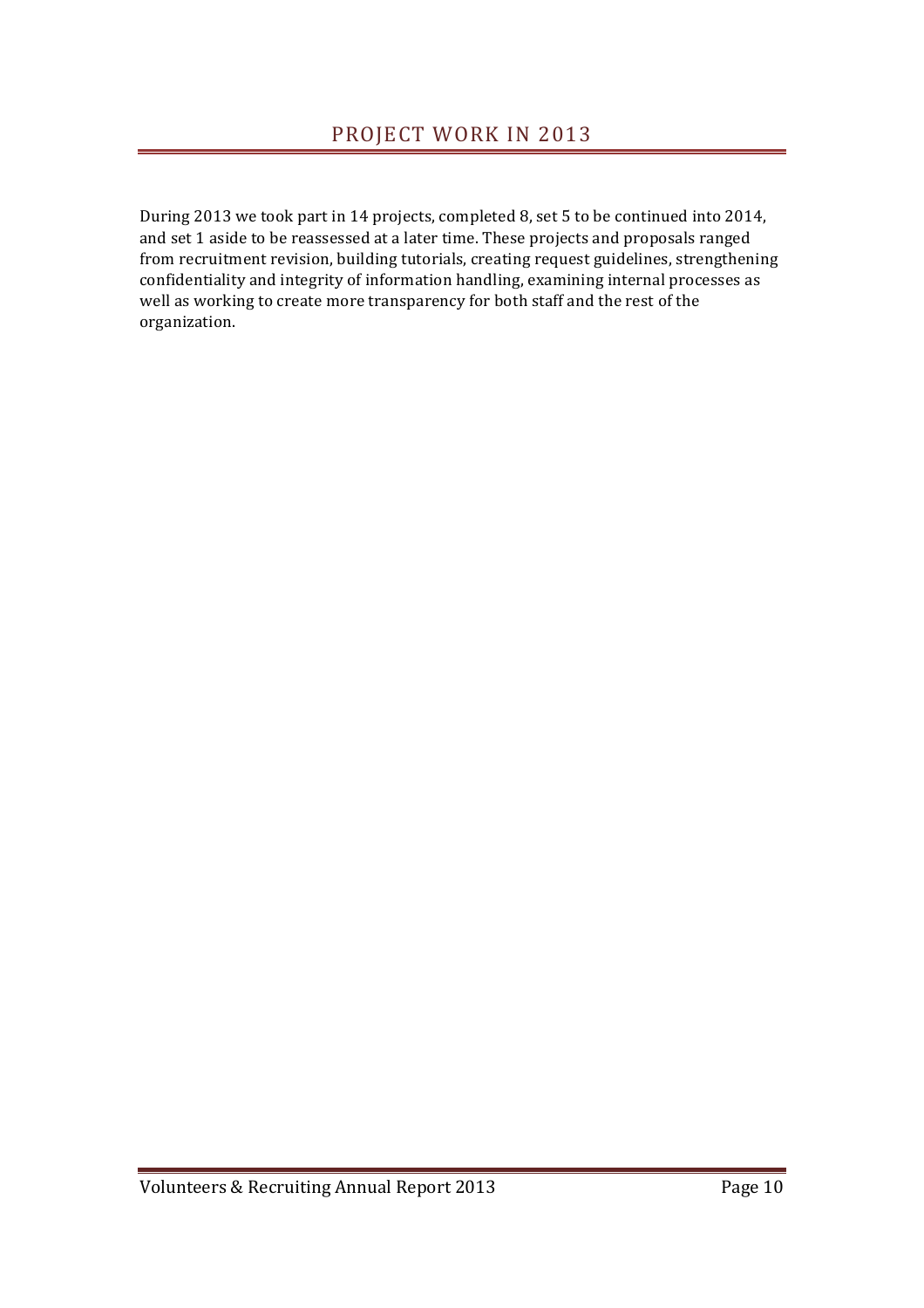#### 2012 VOLUNTEERS & RECRUITING PROJECT: REVISION AND DOCUMENTATION OF STAFF & VOLUNTEER INDUCTION/REMOVAL/CHANGES PROCESSES

The purpose of this project was to revise and document the procedures for staff and volunteer induction/removal/changes. Induction was felt to be confusing for new Volunteers & Recruiting staff; documentation was limited and out of date. This project involved assessing current knowledge about induction/removal/changes, talking to chairs about their committee tool needs, documenting requirements in a consistent format and creating Basecamp templates, revising or creating email templates and revising and creating tool setup manuals. The project was concluded by finalizing the requirements of non-respondent committees, revising a good practices document, and creating a training program and ongoing revision process. This project began in June 2012 and was completed in July 2013.

#### 2012 VOLUNTEERS & RECRUITING PROJECT: RECRUITMENT REVISION

This project was to transform the existing open recruitment system into a needs-based system, which will help leaders recruit suitably qualified personnel when they are required. It will also assist prospective volunteers to make a decision about what area they could best help out in, as well as ensuring that they are further supported through increased structure in the form of defined position descriptions and training plans. This project began by creating templates for position descriptions and training plans, as well as a guide to interviewing and selecting personnel for chairs. It continued with the documentation of procedures for both Volunteers & Recruiting staff and chairs/leads to follow in the recruitment process and cooperation with the Webmasters committee to create a new volunteering area of the website. The project concluded with assisting individual chairs to open recruitment for their roles. This project began in earnest in October 2012 and was officially completed in September 2013.

#### 2012 VOLUNTEERS & RECRUITING PROJECT: CREATE TRAINING MANUALS FOR OTW **TOOLS**

Within the organization, there has been a constant request for training on the main organization tools that we ask our volunteers to use. Some of the tools are organizationinternal and maintained by Systems (mailing list, Internal Wiki, Vault) and some are third-party (Campfire, Basecamp). Because we have such a wide array of tools with different user interfaces and some of our third party tools are not well documented, we created a series of tutorials for mailing lists, Campfire, Vault, Basecamp, and the Internal Wiki that bring in interactive elements to help volunteers practice using them in ways they may encounter in their work. These tutorials were created with a feedback component, so as volunteers used and learned different ways to make use of these tools, and as technology changed and improved, we could continue to improve the tutorials in

Volunteers & Recruiting Annual Report 2013 Page 11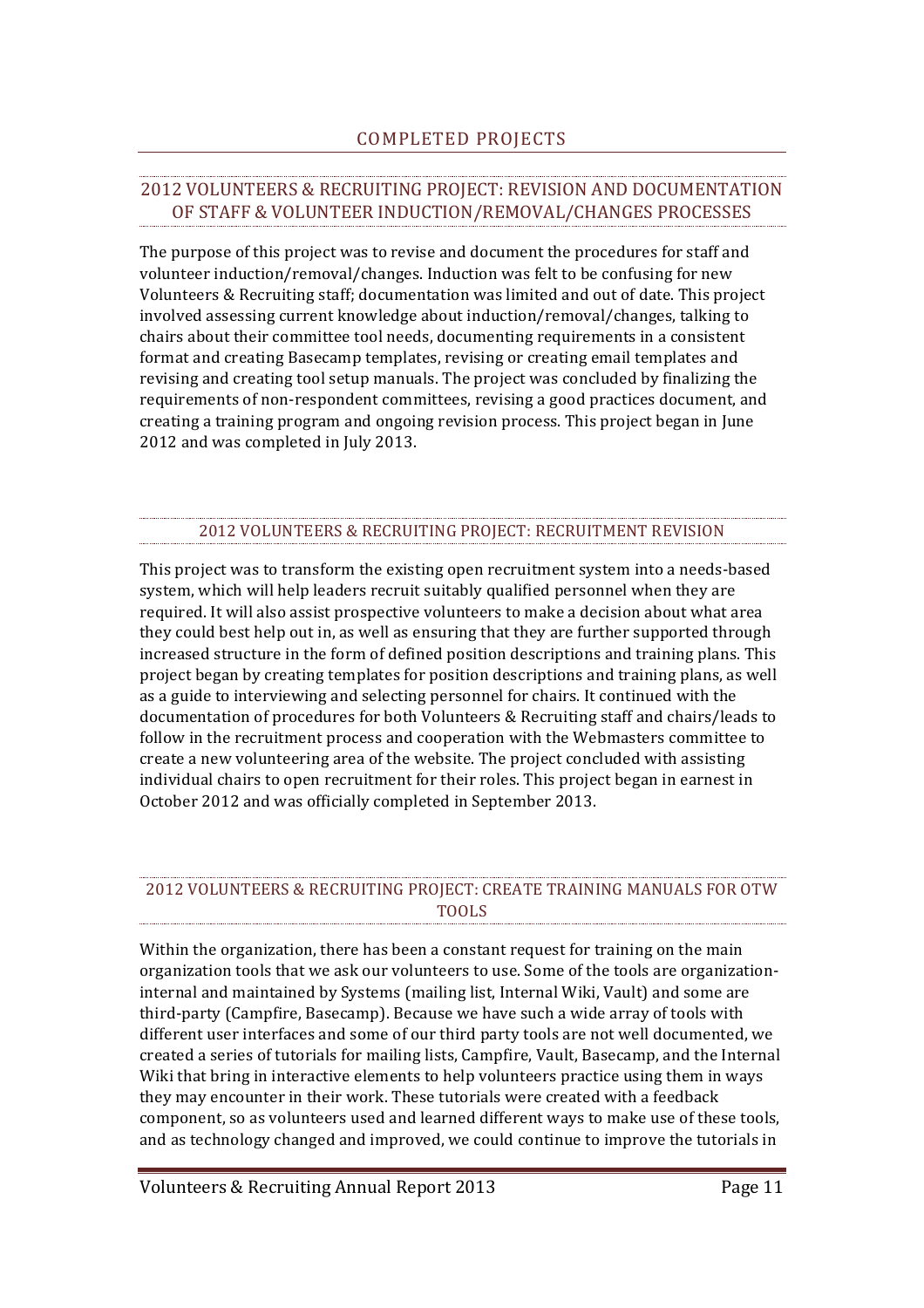an ongoing way. These tutorials were completed and a review period added for annual assessment in 2013.

### 2013 VOLUNTEERS & RECRUITING PROJECT: 2012 ANNUAL REPORT

The 2012 Annual Report for Volunteers & Recruiting was a project launched to summarize and examine projects undertaken during the 2012 term to provide context about those projects and the results for third parties. The 2012 Annual Report also allowed Volunteers & Recruiting to consider all the work done during the term and apply additional thoughts and advice for future staff serving on Volunteers & Recruiting.

#### 2012 VOLUNTEERS & RECRUITING PROJECT: 2012 STILL WILLING TO SERVE

This project was designed to identify current staff's committee interests for next term, in order to provide a list to chairs to rebuild their committee. The Still Willing to Serve also provides a low pressure exit for staff to leave the OTW and feedback to be analyzed and collected for a future report on the staff experience to the Board of Directors. Preparation started in October 2012, the survey ran through November, and we did follow-up work and processed the staff removals in December. Work in 2013 involved working with chairs to consider staff who were interested in joining new committees and inducting those who were accepted into new roles.

## 2013 VOLUNTEERS & RECRUITING PROJECT: 2012 YEAR END FEEDBACK ANALYSIS

As part of the 2012 Still Willing To Serve Project, staff were asked to provide feedback on their experiences in the organization. The survey specifically asked questions related to committee roles in the organization, communication between committees and from chairs, and the ways information is shared across the organization. Once the SWTS ended, the information was compiled and separated into questions with closed responses and open responses. The closed responses were compiled into charts to illustrate overall opinions while the open response questions were reviewed by three members of the committee and coded by themes and tagged with the committee or area of the organization to which they related.

The information was all compiled into a formal report for the Board of Directors that provided information on all responses in an anonymized way and showed the frequency of themes that came up throughout the survey responses. The report also contained sections that outlined the most common issues identified, detailed Volunteers & Recruiting projects that might address some of the issues, and provided suggestions for the Board to consider.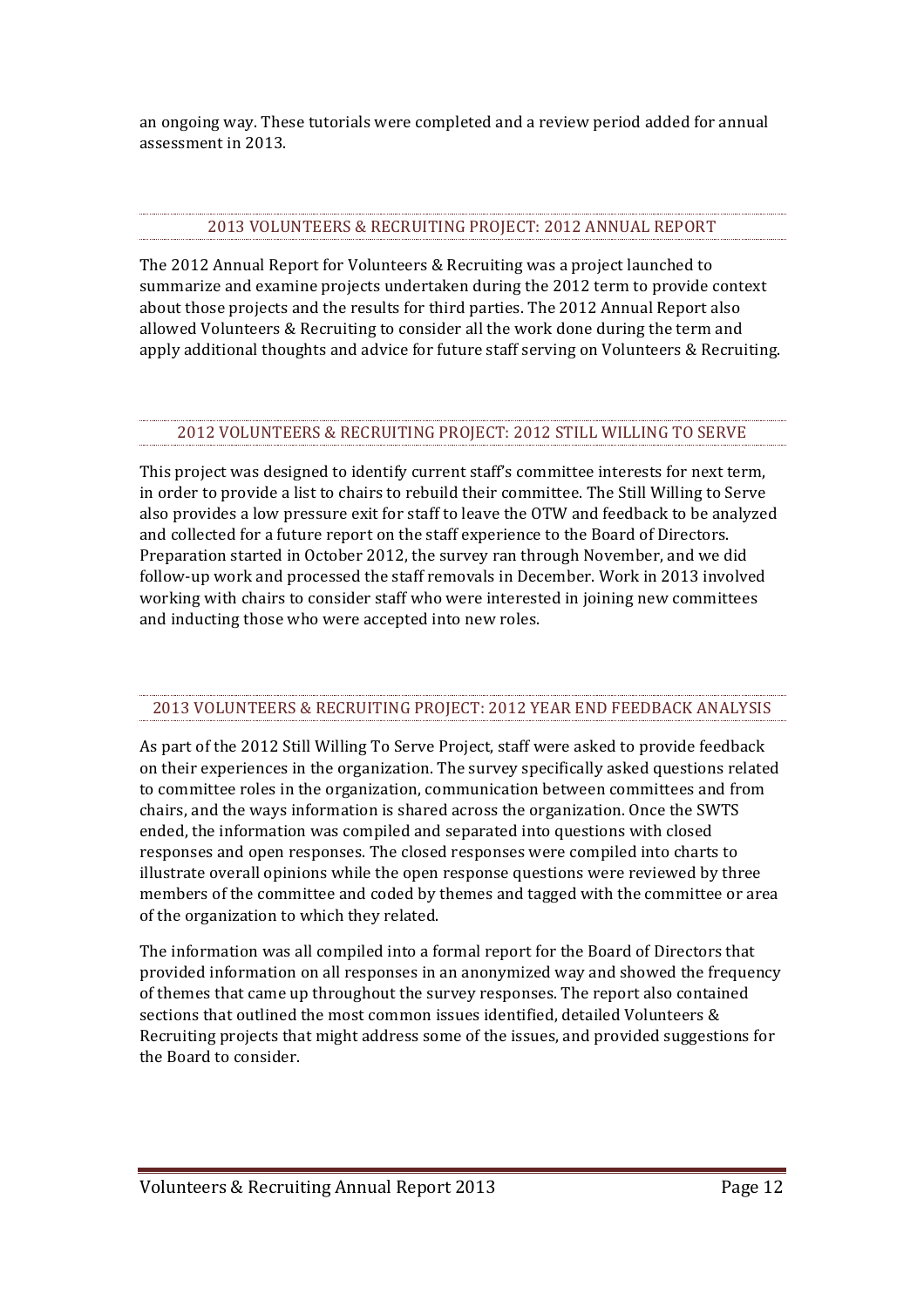# 2013 VOLUNTEERS & RECRUITING PROJECT: DEVELOP 'HOW TO REQUEST...' PAGE

In order to better serve the organization, it was proposed that the committee create a resource page that included a list of items typically requested of Volunteers & Recruiting and how to submit those requests for most efficient processing. During January and February 2013, the committee outlined common requested tasks and put together a document for this purpose. Also included on the page are a few items that tend to come to Volunteers & Recruiting that are handled by other committees with the aim of helping point people in the right direction. The Volunteers & Recruiting Request Guidelines were posted on the Internal Wiki on 8 February 2013.

As part of this project, a proposal regarding the expansion of access on organization tools was also drafted, shared with relevant committees involved in the management of organization tools, and approved by the Board.

#### 2013 VOLUNTEERS & RECRUITING PROPOSAL: PRIVACY & BASECAMP PEOPLE PROJECT

Beginning in 2012, the committee began using two separate project spaces in the organization's Basecamp project management software - one for project work (Volunteers & Recruiting – Projects) and one for personnel-related tasks (Volunteers  $&$ Recruiting – People). During the course of discussion regarding the new recruitment system, questions were raised about whether the personnel-related space should be made private to the committee due to the sensitive nature of some of the committee's work. A proposal outlining the benefits to the committee's efficiency as well as added protections for staff and volunteers was drafted in early February and submitted to the Board of Directors. The Board approved the proposal on 23 February and this was enacted on 27 February.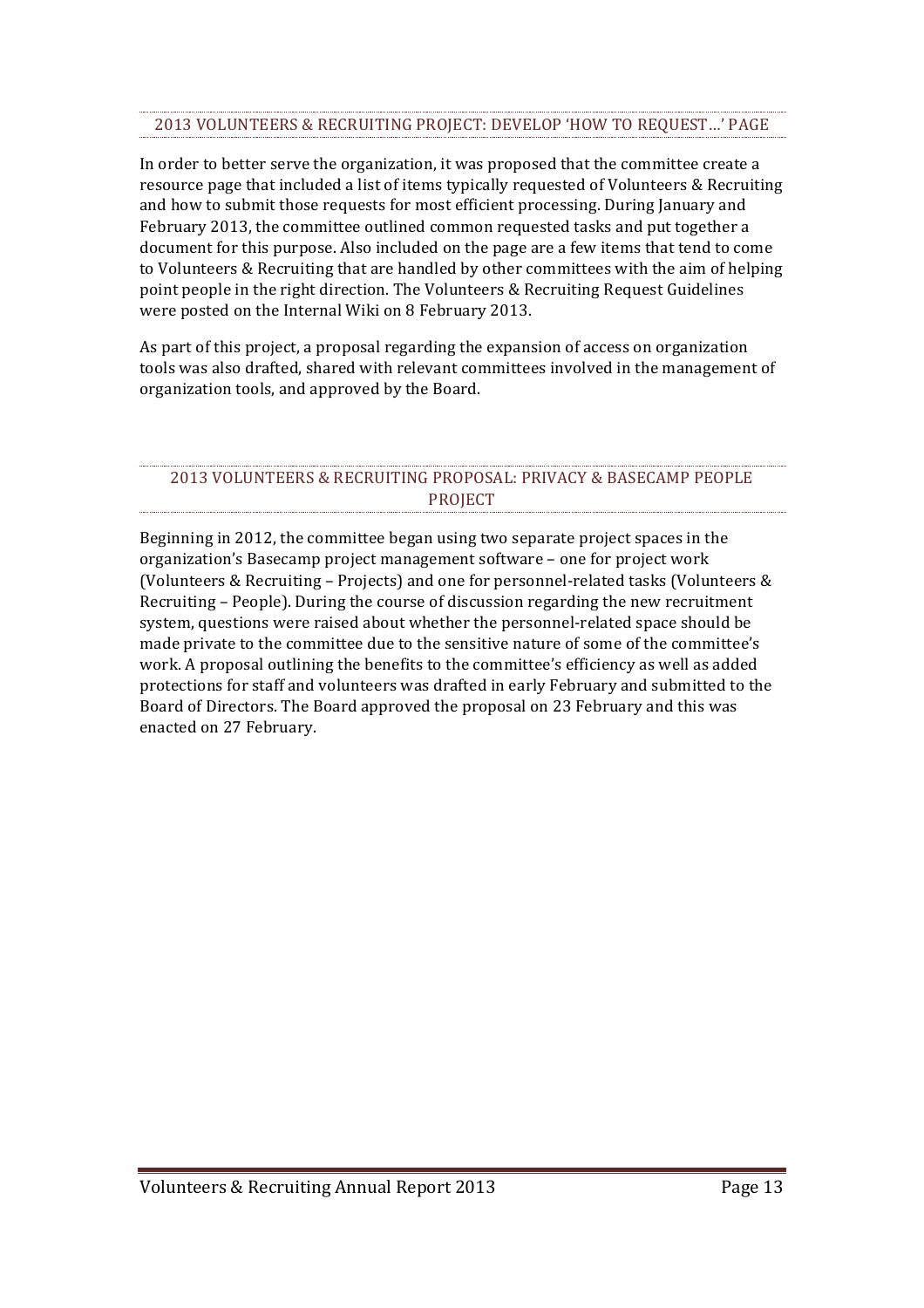#### PROJECTS CARRIED OVER TO 2014

#### 2013 VOLUNTEERS & RECRUITING PROJECT: PERSONNEL CONFIDENTIALITY GUIDELINES

A focal point of work for Volunteers & Recruiting in 2013 was the integrity and confidentiality of staff and volunteer information. Confidential information on organization tools was restricted and steps were taken to ensure the continued security of the volunteer database. The work on these issues raised questions regarding clear organization-wide confidentiality guidelines. While Volunteers & Recruiting staff are bound by the Volunteers & Recruiting Confidentiality Agreement, there were no set procedures for chairs, leads, directors, and others who might deal with sensitive information regarding organization personnel. Volunteers  $&$  Recruiting created this project to create a document that would fill this gap, particularly in supporting and helping to protect the organization's leaders and all personnel when handling confidential personnel information. This project will be put on the committee's agenda in 2014 for completion.

# 2013 VOLUNTEERS & RECRUITING PROJECT: CHAIR & LEAD TRAINING

As the OTW has grown, the work of committee chairs has become more involved from a leadership, personnel management, and organization process perspective. During these changes, documentation for chairs has not been kept up-to-date or revised and adequate support programs have not been put in place for all of the tasks chairing entails. While the operational role of a chair can vary from committee to committee, there are universal tasks and skills that apply across the organization. Volunteers & Recruiting created this project to address the lack of formal training and support documents and create a program to assist prospective, new, and current chairs with their work. The project was put on hold in late in the 2013 term to accommodate necessary end of term recruiting, and will be a major focus of the 2014 term.

#### 2013 VOLUNTEERS & RECRUITING PROJECT: VOLUNTEERS & RECRUITING STAFF TRAINING PLAN

As part of Volunteers & Recruiting's goal to provide better documentation for the organization, the committee itself is included. It is important to ensure that adequate training exists for new volunteers as they begin a new role, and this is especially true for Volunteers & Recruiting, which handles tasks for all volunteers at every level and all committees. This project seeks to establish a comprehensive overview of and hands-on training for Volunteers & Recruiting policies, procedures, and tools, as well as the development of training videos to ensure that new staff can quickly get up to speed and begin assisting with committee tasks. This project is expected to conclude in 2014.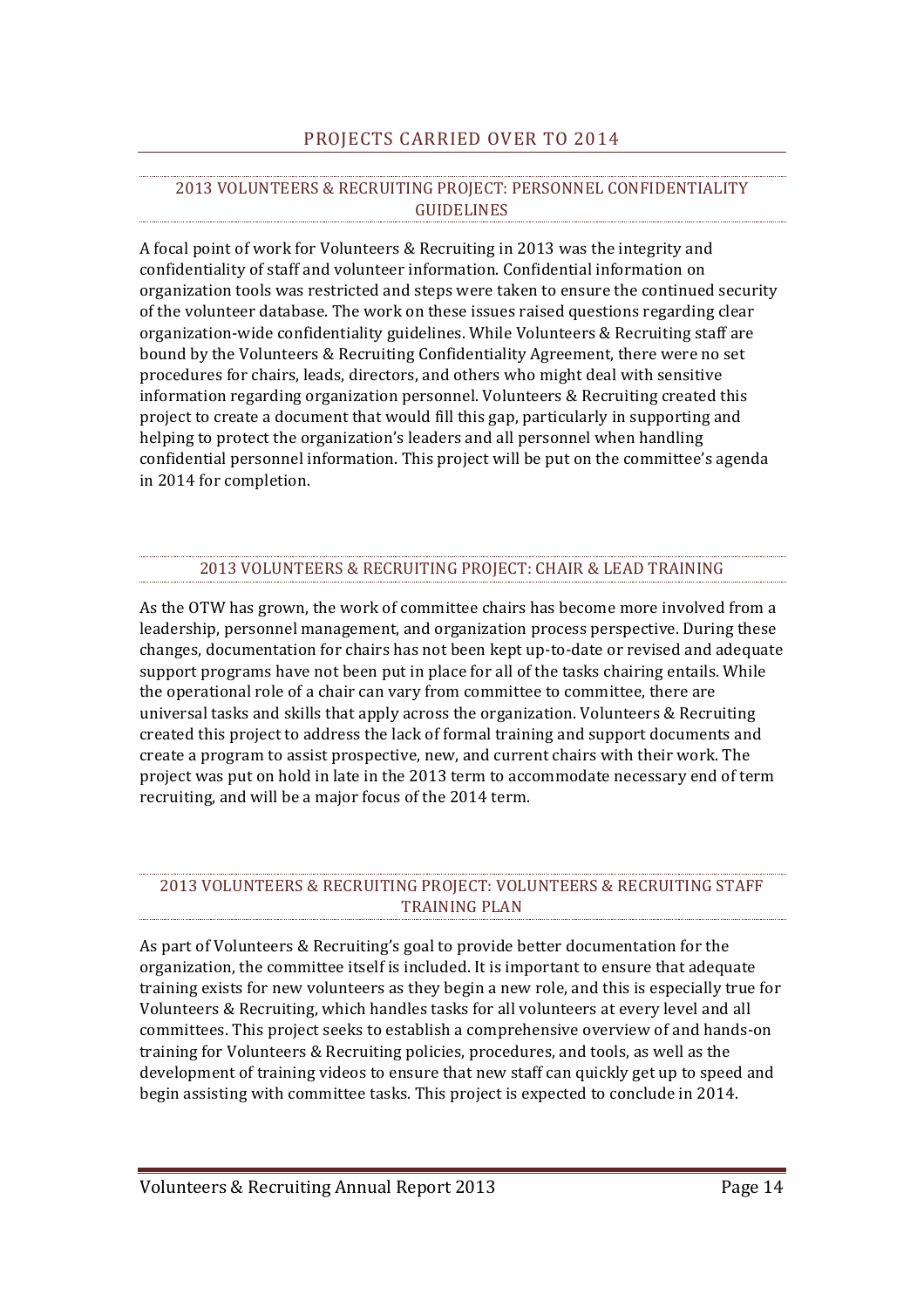# 2013 VOLUNTEERS & RECRUITING PROJECT: 2013 STILL WILLING TO SERVE

This project follows on from previous Still Willing To Serve (SWTS) undertakings. Due to a lack of staff time and a new recruitment process, the 2013 SWTS was used only as a low pressure exit for staff to leave the OTW. This year we also asked workgroup leads and chairs to contact and survey their volunteer teams. Preparation for the SWTS started in October, with the staff survey running in November. Follow ups and staff removals began in December. Volunteer removals were staggered from October, based on receipt of responses from chairs/leads. This project will conclude in early 2014.

### 2013 VOLUNTEERS & RECRUITING PROJECT: CRM DATABASE MIGRATION

In late 2012, Volunteers & Recruiting encountered some security warning messages from CiviCRM, the CRM database that held the OTW's volunteer records. After several discussions, the committee determined that the most sustainable and secure solution would be to move to a cloud database that could be maintained independent of OTW resources. A proposal to move the database contents to a Salesforce CRM database was approved by Board in December of 2013, and the data that could be mass exported and imported was moved in late December. Volunteers & Recruiting continued to customize the Salesforce database in early 2014, manually move the data that could not be exported, and check against the former database for possible errors caused by the import.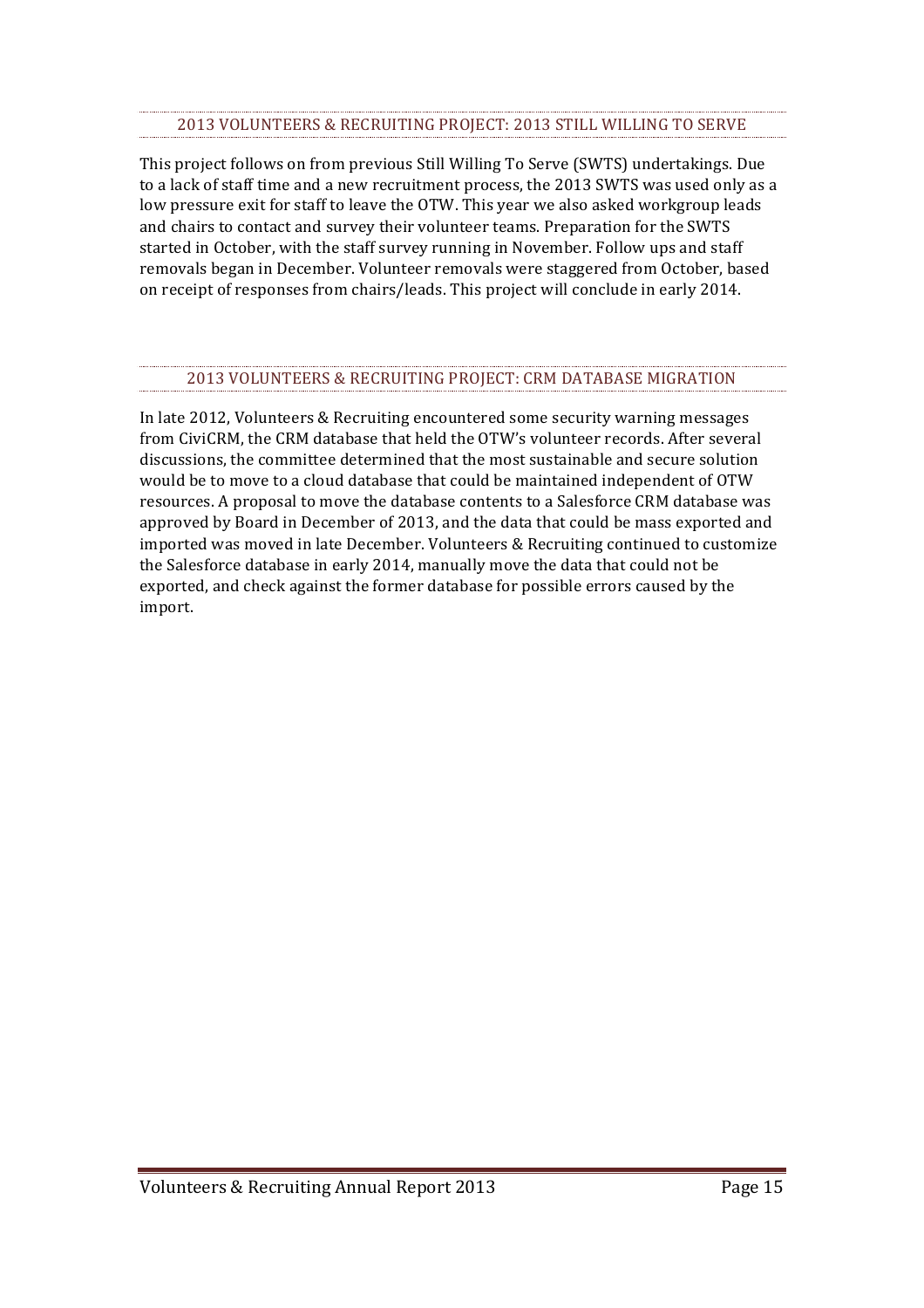# 2013 VOLUNTEERS & RECRUITING PROJECT: TOOL ACCESS AUDIT

This project was designed to ensure all volunteer access to organization tools managed by Volunteers & Recruiting was accurate, database records match tool access and account information, and only active personnel have access to the appropriate tools. This project was placed on hold in the end of the 2013 as Volunteers  $&$  Recruiting prepared to shift the volunteer database to Salesforce. A process for creating annual audit projects and the initial audit will be completed in the first half of the 2014 term.

### 2013 VOLUNTEERS & RECRUITING PROJECT: VOLCOM LENDING LIBRARY

This project was created to be a support resource for volunteers & staff and to supplement internal training documentation and tutorials by providing access to best practices in non-profit, personnel & project management. The goal was to begin evaluating and collecting reference materials that volunteers could access when needed on topics ranging from project management to handling personnel. Project was deferred until 2014 so the committee could focus on shifting volunteer records to a new, more manageable database.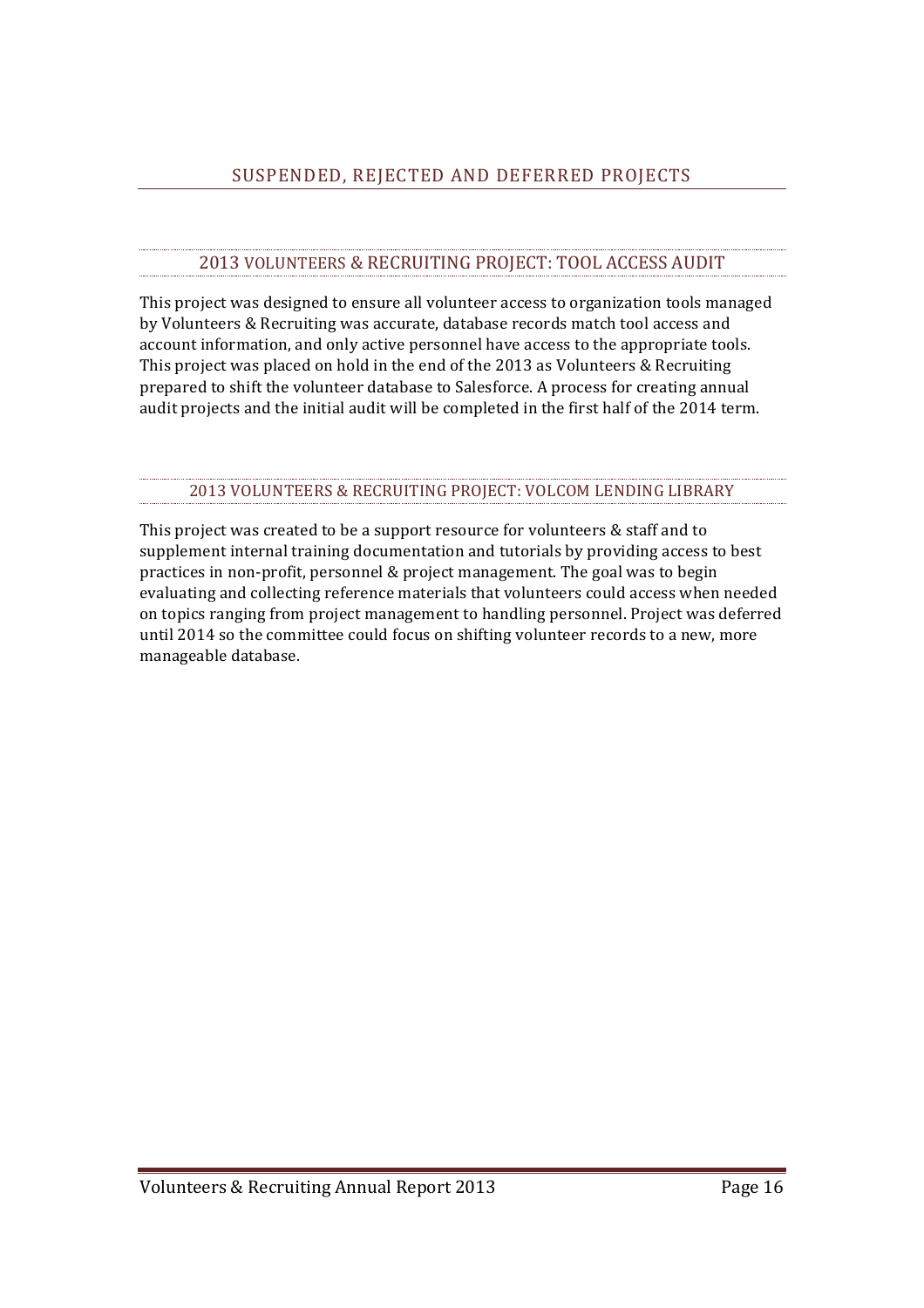1. An ongoing challenge faced by the committee, and one endemic to the organization as a whole, is directly related to the OTW growing in size and project scope. As the organization grows, the need for the committee to be available to more personnel and to respond promptly to requests increases, and the workload increases with it.

This term we saw increasing numbers of request tickets and we found it necessary to begin additional internal projects as we attempted to fill holes in our policies and procedures. The lack of available staff to handle the workload was discouraging to the available committee members.

In 2013 we lost several staff and a chair due to non-org responsibilities in the middle of several ongoing projects. While we conducted recruitment towards the end of the term in an attempt to build up our numbers, the lack of experienced staff was keenly felt. This resulted in the committee having to drop several non-essential projects, in lieu of more pressing end of term projects. This caused extremely low morale toward the end of 2013. 

2. A challenge directly related to our lack of staff was difficulty prioritizing our limited resources among all the projects we wanted to complete in order to strengthen the committee and to support the rest of the OTW's personnel, in addition to on-going, timesensitive tasks. We also felt we received conflicting messages and pressure from outside our committee regarding which projects and tasks ought to be accomplished first, which contributed to low morale.

3. One of the challenges that the committee faced in 2013 was the effect of external variables on recruitment cycle planning.

The committee developed a general timeline for recruiting to minimize conflict with project work while maximizing the number of recruiting slots available over the course of the year, without overloading Volunteers & Recruiting staff. There are a few variables in this timeline outside of the direct control of the committee: induction tasks completed by other committees, the time for chairs to complete interviews, and the time for Board to approve staff.

The first was not generally an issue in 2013, and delays in interviews were not unexpected due to it being a new process. However, of the 61 new staff approved by the Board to serve in 2013, the individual approval time ranged anywhere from 1 day to 24 days. There was a relatively large overall variance from one set of approvals to the next, and variance in the information made available to the Board for approval. The inconsistency with which staff were approved for service made it difficult for the committee to plan for induction task periods, as well as inform recruiting chairs of what they should expect from that portion of the process.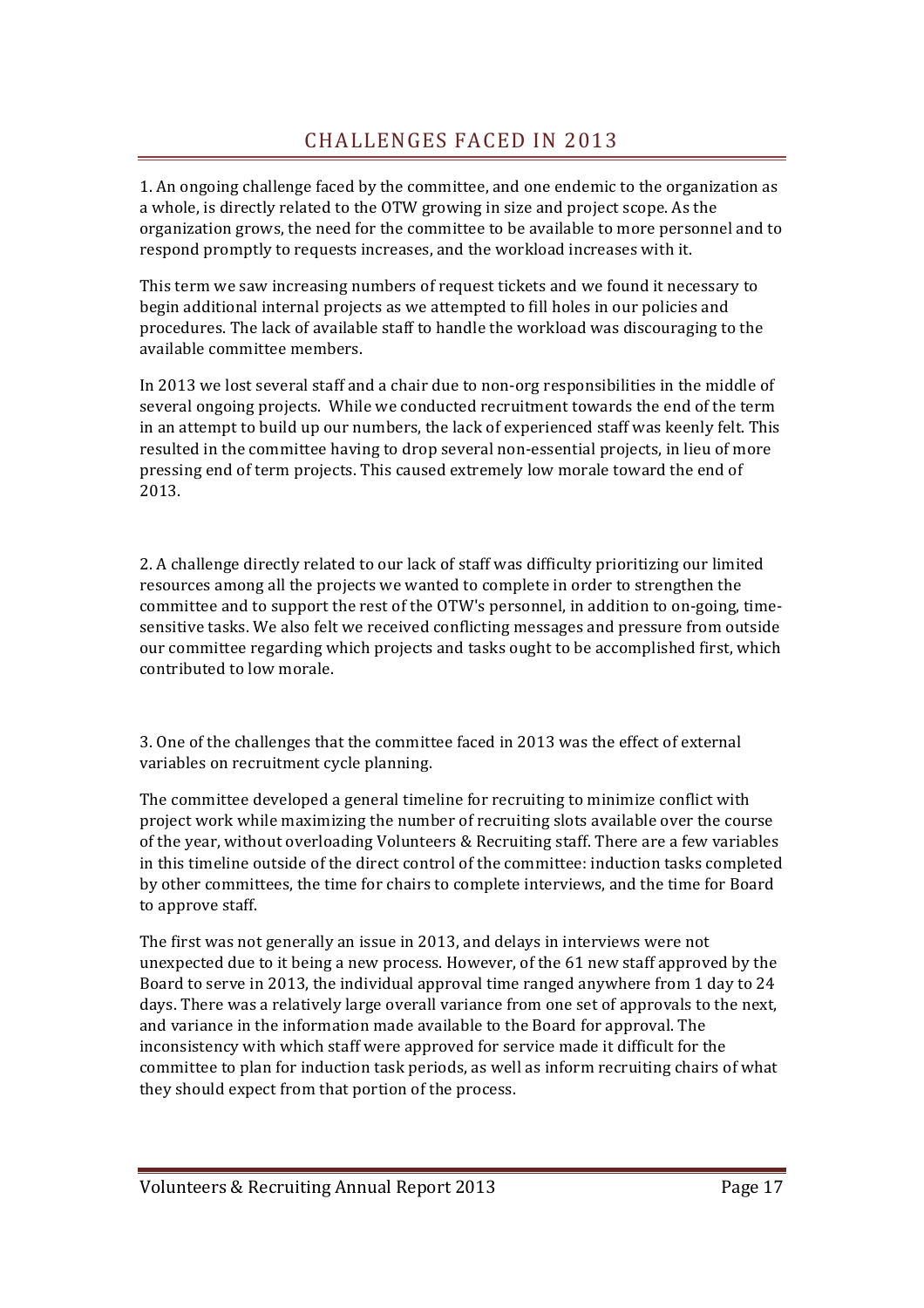At the end of 2013, Volunteers & Recruiting staff discussed what they would most like to accomplish in 2014. These goals were refined to the following:

- Continue to improve and streamline the recruiting process and support chairs throughout 2014.
- Significantly progress with or complete our outstanding projects by the end of 2014.
- Improve our level of service by improving our own training materials and documentation by June 2014.
- Move our volunteer database to Salesforce and purge our old databases by July 2014.
- Complete a revision of the OTW's Code of Conduct by November 2014.
- Achieve efficiencies by introducing a new ticketing system by December 2014.